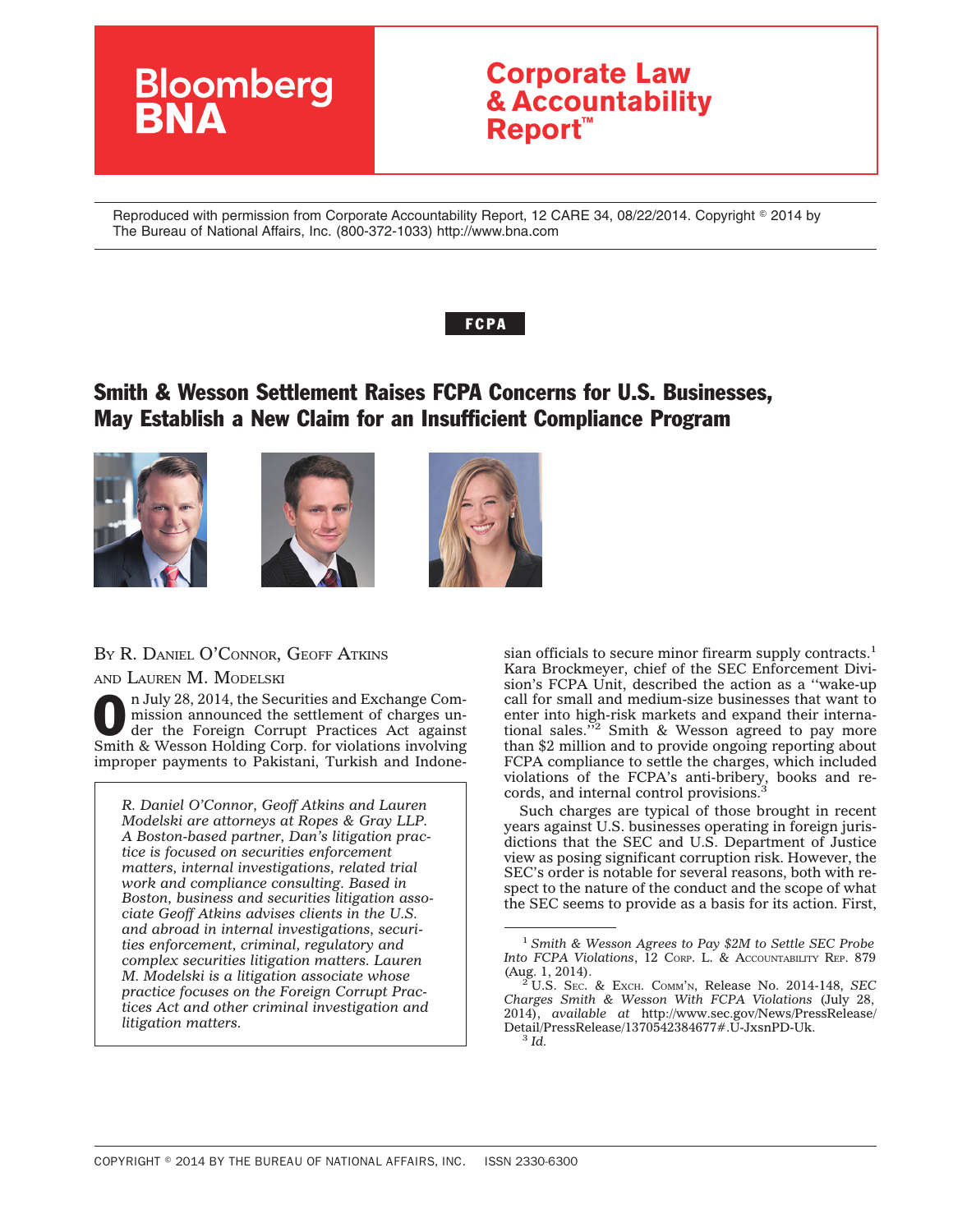the bribes and contracts at issue appear to be relatively small. Additionally, the SEC offered an unusually detailed description of Smith & Wesson's failure to implement anticorruption controls specific to the conduct of third-party agents abroad. Moreover, the commission seemed to imply that the simple failure to have an adequate FCPA compliance program could constitute a securities violation.

## Recent Focus on High Value Corporate Targets

The SEC and DOJ's increasing focus on FCPA enforcement has been well publicized.<sup>4</sup> Although the number of enforcement actions brought by the SEC and DOJ has declined since its 2010 peak, FCPA enforcement has remained robust, with the SEC or DOJ bringing 27 corporate FCPA actions in 2013, and 23 such actions in 2012. Perhaps most notable among recent trends has been the increase in the average price of a corporate FCPA resolution, which, including DOJ and SEC fines, penalties, disgorgement and prejudgment interest, has increased fourfold from 2012 to 2013, with the 2013 average totaling more than \$80 million. Taken together, these trends suggest a narrowing of the government's enforcement strategy to fewer, but higherpriced actions.

#### The Smith & Wesson Matter

The Smith & Wesson settlement breaks that trend. During the period that is the focus of the SEC's order, Smith & Wesson's international business accounted for only about 10 percent of the company's revenues—the SEC order itself notes that the company's international business was only in its ''developing stages.''5 The bribes identified by the SEC in its order were small compared to those that have been the subject of other recent FCPA enforcement actions, as were the benefits to Smith & Wesson. In one example cited in the SEC's order, Smith & Wesson retained a third-party agent in Pakistan in 2008 to help the company obtain a deal to sell firearms to a Pakistani police department. During the arrangement, Smith & Wesson employees authorized the agent to provide roughly \$11,000 in guns to Pakistani police officials as gifts and to make additional cash payments. Smith & Wesson ultimately won the contract with the Pakistani police to sell 548 pistols for a profit of just  $$107,852$ .<sup>6</sup> The other bribes at issue appear to be not only small, they were all unsuccessful or the relevant contracts were subsequently canceled. The SEC's order also cites Smith & Wesson's authorization of illicit payments through third-party agents to secure firearm sales contracts in Indonesia, Turkey, Nepal and Bangladesh.7 However, Smith & Wesson ultimately failed to secure contracts in those jurisdictions or canceled the contracts in light of the SEC's enforcement action.

Despite the small and unsuccessful nature of the bribes authorized, the penalties paid by Smith & Wesson still reached almost \$2 million.<sup>8</sup> To resolve the matter, Smith & Wesson agreed to pay \$107,852 in disgorgement, \$21,040 in prejudgment interest and a \$1.906 million penalty. Smith & Wesson also halted pending international sales transactions, consented to the implementation of a series of compliance improvements, terminated its *entire* international sales staff and will report to the SEC on its FCPA compliance efforts for a period of two years.<sup>9</sup>

## Scrutiny of Small and Mid-Sized Businesses Operating Abroad

As discussed, this action represents a significant shift from the SEC and DOJ's enforcement efforts in 2013, which focused on high-value targets and included two resolutions—those with Total, S.A. and Weatherfold International Ltd.—that ranked among the 10 largest FCPA settlements ever and involved multi-million dollar payments to government officials.<sup>10</sup> As contrasted to the small, largely unsuccessful, and authorized-but-notpaid bribes described in the SEC's Smith & Wesson order, Total, S.A., was charged with utilizing intermediaries between 1995 and 2004 to make approximately \$60 million in improper payments to the chairman of a wholly owned subsidiary of the National Iranian Oil Company, to obtain the rights to develop oil and gas fields in Iran, resulting in \$153 million in illicit profits.11 Similarly, Weatherford was charged with making corrupt payments through its subsidiaries and third-party representatives to obtain or retain business worth \$59.3 million in profits in Albania, Algeria, Angola, Congo, Iraq and another, unnamed Middle Eastern country.<sup>1</sup>

The Smith & Wesson matter therefore represents a potential extension of the SEC's ''Broken Windows'' strategy first announced by former Enforcement Division Director Robert Khuzami and reiterated by Chairman Mary Jo White—i.e., the resolution to pursue small infractions on the theory that minor violations lead to larger ones by fostering a culture where laws are

<sup>4</sup> E.g., *More FCPA Cases in Pipeline, Brockmeyer Says;* Some Administrative, 12 Corp. L. & Accountability Rep. 851 (July 25, 2014).

 $5$  U.S. Sec. & Exch. Comm'n, Securities Exchange Act of 1934 Release No. 72678, *In the Matter of Smith & Wesson Holding Corp.* (July 28, 2014). <sup>6</sup> *Id.* at 3. <sup>7</sup> *Id.* at 3–4.

<sup>8</sup> U.S. SEC.&EXCH. COMM'N, Release No. 2014-148, *SEC Charges Smith & Wesson With FCPA Violations* (July 28, 2014), *available at* [http://www.sec.gov/News/PressRelease/](http://www.sec.gov/News/PressRelease/Detail/PressRelease/1370542384677#.U-JxsnPD-Uk) [Detail/PressRelease/1370542384677#.U-JxsnPD-Uk.](http://www.sec.gov/News/PressRelease/Detail/PressRelease/1370542384677#.U-JxsnPD-Uk) <sup>9</sup> *Id.*

<sup>10</sup> U.S. SEC.&EXCH. COMM'N, Release No. 2013-252, *SEC Charges Weatherford International With FCPA Violations* (Nov. 26, 2013), *available at* [http://www.sec.gov/News/](http://www.sec.gov/News/PressRelease/Detail/PressRelease/1370540415694#.U-J6aHPD-Uk) [PressRelease/Detail/PressRelease/1370540415694#.U-](http://www.sec.gov/News/PressRelease/Detail/PressRelease/1370540415694#.U-J6aHPD-Uk)[J6aHPD-Uk;](http://www.sec.gov/News/PressRelease/Detail/PressRelease/1370540415694#.U-J6aHPD-Uk) U.S. SEC. & EXCH. COMM'N, Release No. 2013-94, *SEC Charges Total S.A. for Illegal Payments to Iranian Official*

<sup>(</sup>May 29, 2013), *available at* [http://www.sec.gov/News/](http://www.sec.gov/News/PressRelease/Detail/PressRelease/1365171575006#.U-J6G3PD-Uk) [PressRelease/Detail/PressRelease/1365171575006#.U-](http://www.sec.gov/News/PressRelease/Detail/PressRelease/1365171575006#.U-J6G3PD-Uk)

<sup>&</sup>lt;sup>11</sup> U.S. SEC. & EXCH. COMM'N, Release No. 2013-94, *SEC Charges Total S.A. for Illegal Payments to Iranian Official* (May 29, 2013), *available at* [http://www.sec.gov/News/](http://www.sec.gov/News/PressRelease/Detail/PressRelease/1365171575006#.U-J6G3PD-Uk) PressRelease/Detail/PressRelease/1365171575006#.U-<br>J6G3PD-Uk.

<sup>&</sup>lt;sup>12</sup> U.S. SEC. & EXCH. COMM'N, Release No. 2013-252, *SEC Charges Weatherford International With FCPA Violations* (Nov. 26, 2013), *available at* [http://www.sec.gov/News/](http://www.sec.gov/News/PressRelease/Detail/PressRelease/1370540415694#.U-J6aHPD-Uk) [PressRelease/Detail/PressRelease/1370540415694#.U-](http://www.sec.gov/News/PressRelease/Detail/PressRelease/1370540415694#.U-J6aHPD-Uk)[J6aHPD-Uk.](http://www.sec.gov/News/PressRelease/Detail/PressRelease/1370540415694#.U-J6aHPD-Uk)